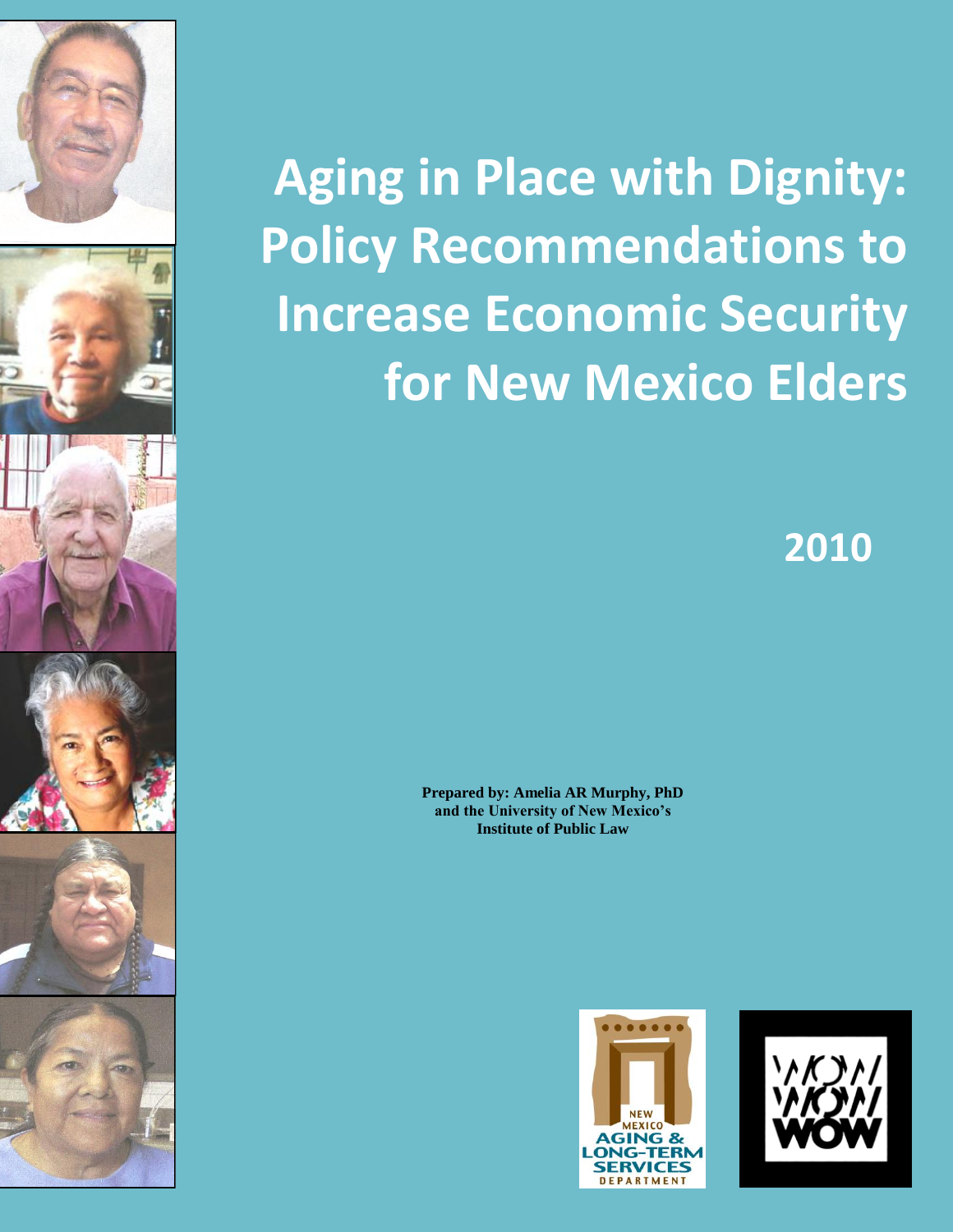

The New Mexico Aging & Long-Term Services Department, a cabinet level state agency, develops programs and public policies which foster the delivery of integrated programs and services to adults in need, older persons, persons with disabilities and their families throughout New Mexico. The Department is charged with creating a seamless, comprehensive, efficient and cost-effective array of programs and services which emphasize home and community-based long-term care, healthy and productive aging, economic security, protection of rights and prevention of abuse, neglect and exploitation. The Department has the authority to develop and manage budgets and programs, issue rules and regulations and develop a statewide plan for addressing the needs of older New Mexicans and New Mexicans with disabilities. The Cabinet Secretary of the Aging & Long-Term Services Department is appointed by, and serves at the pleasure of, the Governor.

# **Wider Opportunities for Women (WOW)**



Wider Opportunities for Women (WOW) works nationally and in its home community of Washington, DC to achieve economic independence and equality of opportunity for women and their families at all stages of life. For over 45 years, WOW has been a leader in the areas of non-traditional employment, job training and education, welfare to work and workforce development policy. Since 1995, WOW has been devoted to the self-sufficiency of women and their families through the national Family Economic Security (FES) Programs. Through FES, WOW has reframed the national debate on social policies and programs from one that focuses on poverty to one that focuses on what it takes families to make ends meet. Building on FES, WOW has expanded to meet its intergenerational mission of economic independence for women at all stages of life with the Elder Economic Security Initiative. For more information about WOW's programs please visit www.wowonline.org or call WOW at 202-464-1596. *The Elder Economic Security Standard™ Index for New Mexico* was tabulated by the Gerontology Institute at the University of Massachusetts Boston and Wider Opportunities for Women (WOW) as part of the Elder Economic Security Initiative™ at WOW.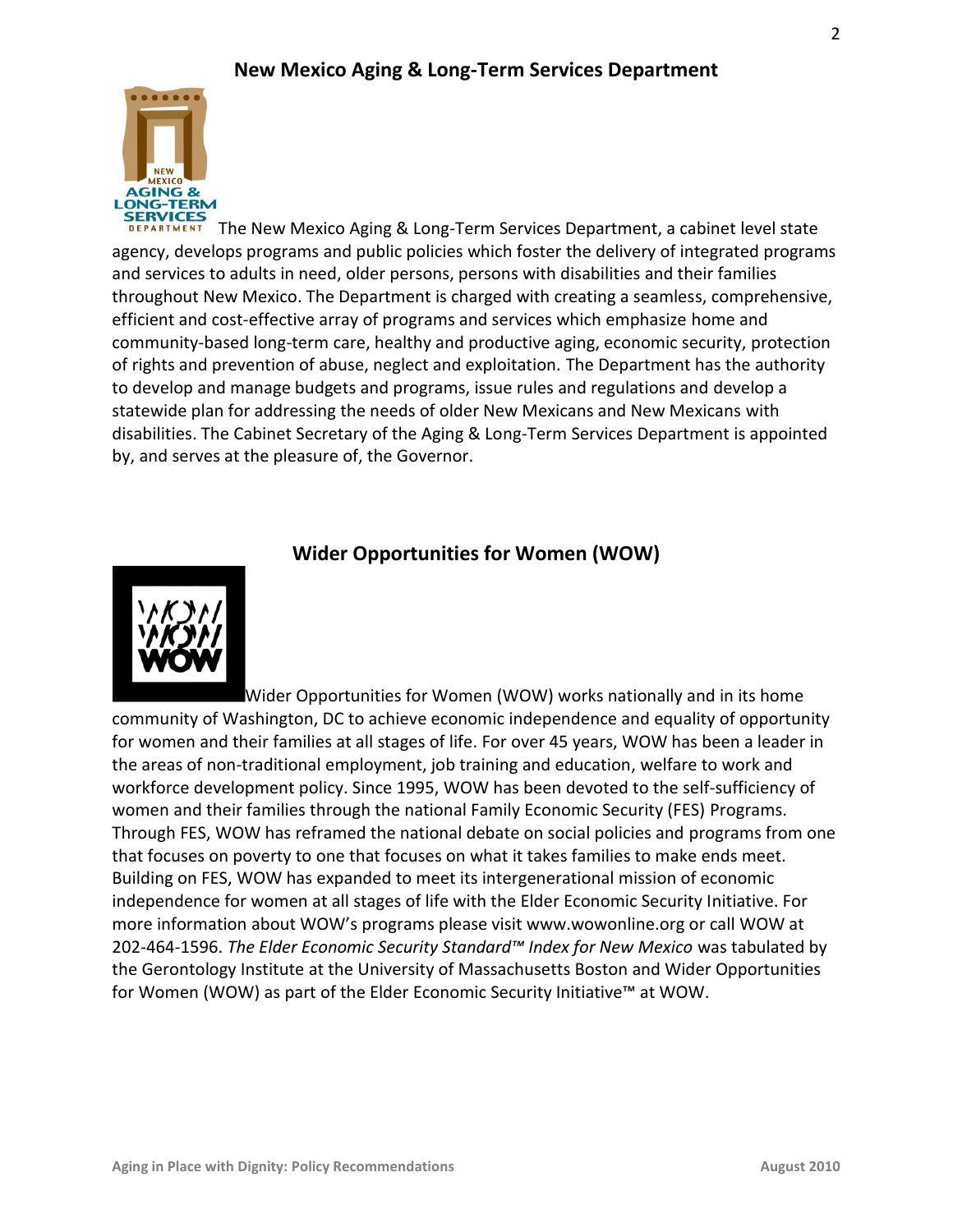# **Many thanks:**

**New Mexico's Elder Economic Security Initiative (NMEESI) Advisory Council:** Randella Bluehouse (National Indian Council on Aging); Stan Cooper (AARP); Barbara Deaux (Northern New Mexico Economic Development District); Joie Glenn (NM Association of Hospice and Home Care); Ruth Hoffman (Lutheran Advocacy Ministry); Cookie Johnson (ALTSD PAC Member); Jeffrey Pines (Elders Getting Information and Services, EGIS); Giovanna Rossi (NM Women's Health Office); Dolores Roybal (Con Alma Health Foundation); Kathy Sanchez (TEWA Women United); Monica Niess (The Write Choice); Pamela Gavagne (Ph.D. candidate); University of New Mexico Women's Studies Students (Deanna Alvarez; Mona Gonzalez; Justyne D. Montoya; Jennifer Velasquez; Tanya M. Zeid).

**Aging and Long-Term Services' Department Policy Advisory Committee (Steering Committee for NM EESI):** John Aquino (Ohkay Owingeh); Dorothy Bitsilly (Tohatchi); Russell Boor (Las Cruces); Salome DeAquero (Santa Fe); James Hassenger (Lordsburg); Joie Glenn, Chair (Albuquerque); Cookie Johnson (Truth or Consequences); Ron Montoya (Albuquerque); Robert Peets (Grants); Gil Yildiz (Albuquerque); Bill Waugh (Taos).

### **We gratefully acknowledge the assistance of:**

Joanna Lamb Noel Martinez TEWA Women United Michael Spanier, ALTSD Cabinet Secretary Matthew Onstott, ALTSD Deputy Secretary Fred Schaum, ALTSD Performance Manager NM Aging and Long Term Services Department Staff Stacy Sanders, Director, Wider Opportunities for Women Jan E. Mutchler, Gerontology Institute, University of Massachusetts, Boston Paul Biderman, Institute of Public Law, UNM School of Law

The many people who provided us with names, comments and logistical support

### **… and especially all the elders and providers that participated in the Interviews and Forums – thank you!**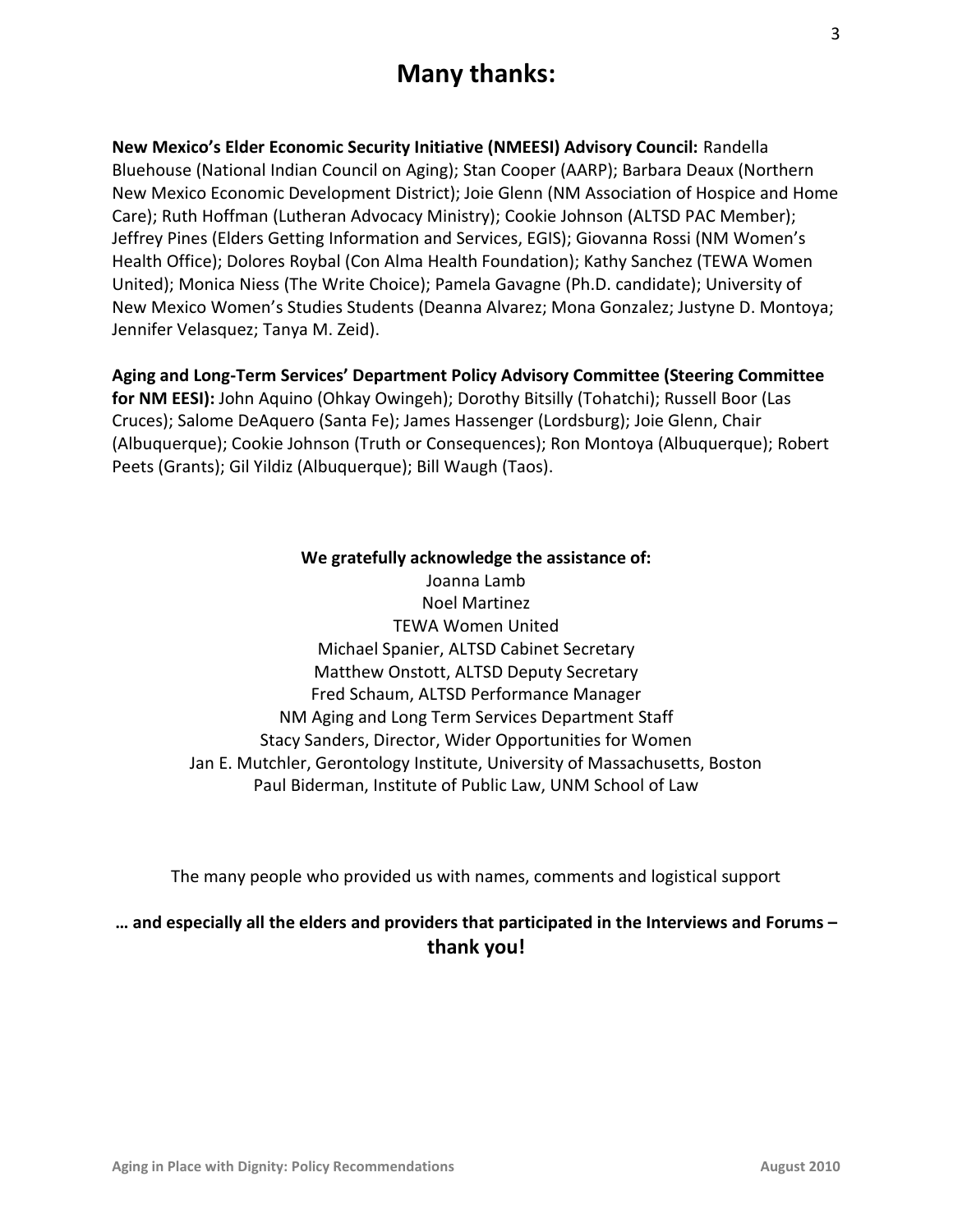# **TABLE OF CONTENTS**

| The New Mexico Elder Security Standard Index: Meeting Basic Expenses 7 |
|------------------------------------------------------------------------|
|                                                                        |
|                                                                        |
|                                                                        |
|                                                                        |
|                                                                        |
|                                                                        |
|                                                                        |
|                                                                        |
|                                                                        |
|                                                                        |
|                                                                        |
|                                                                        |
|                                                                        |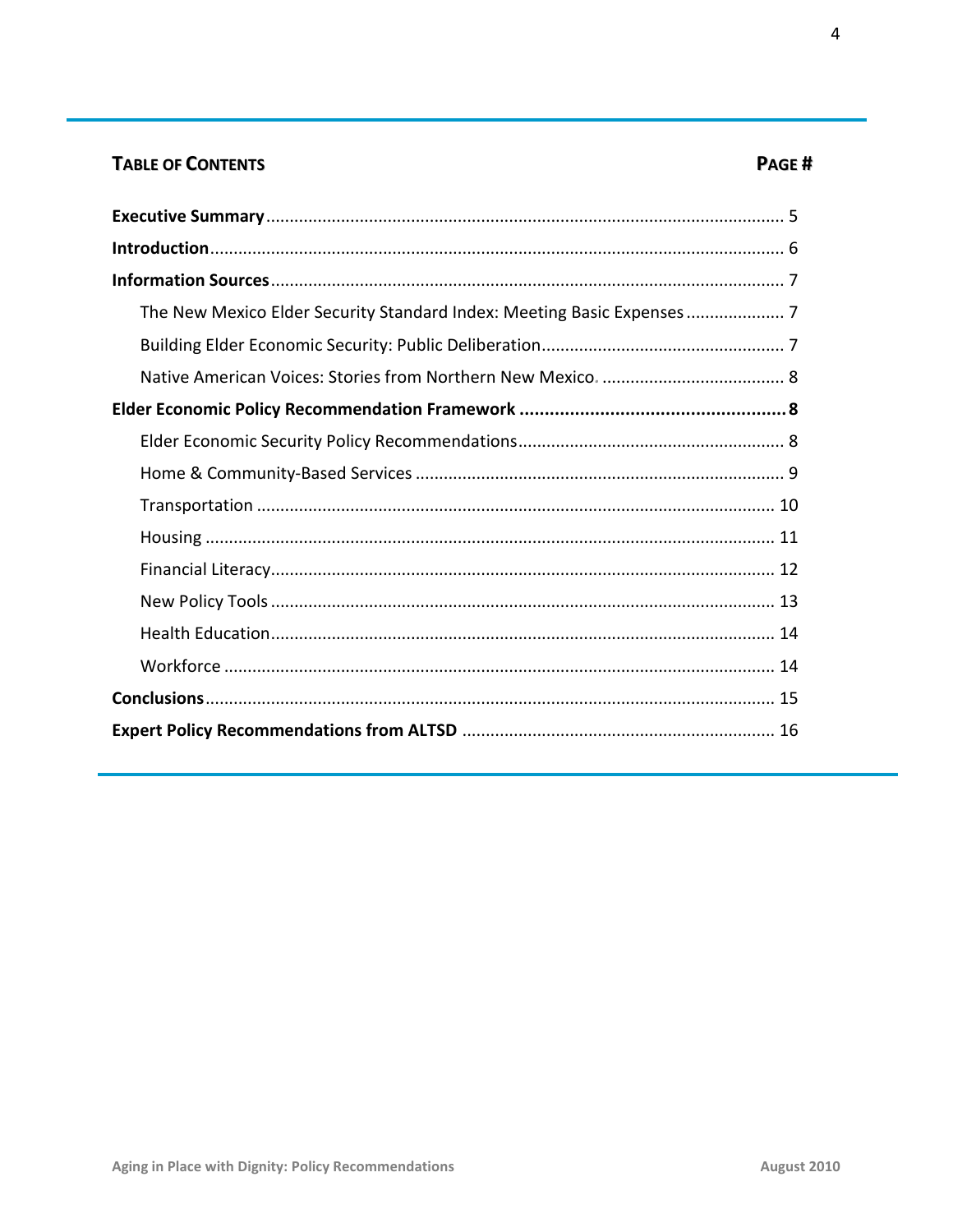# **Executive Summary**

The New Mexico Aging and Long-Term Services Department (ALTSD) presents these policy recommendations to advance the goal of economic security and provide a continuum of home and community-based social and health services that meet individuals' needs and maximize their independence so they can live on their own terms in their community*.* The recommendations are based on the findings of the New Mexico Elder Economic Security Standard™ Index (Elder Index) and nearly 75 hours of interviews and forums with elders and their caregivers from around the state. Elders expressed preferences for aging-related policies that facilitate self-reliance, dignity, and aging in-place. ALTSD recognizes that implementing recommendations along these lines will require further analysis and discussion with other state agencies; this document serves as a first step in improving services for New Mexico's elders.

# **Policy Recommendations Derived from Elder Economic Security Research**

- Institute a state tax credit for taking care of an elder at home.
- Fund community-based organizations that support families who provide informal uncompensated long-term care services.
- Allocate state funds to reduce the waiting list for the New Mexico Coordination of Long-Term Services "C" home- and community-based Medicaid waiver.
- Allocate additional funds to support the Aging and Disability Resource Center (ADRC) in its ongoing operations and outreach for the access of long-term support services.
- $\bullet$  Fund the promotion of evidence-based retirement planning programs for elders and their families in New Mexico.
- ◆ Amend §22-13-1.1 F, NMSA 1978,to include a Financial Literacy course as a legal requirement for graduating high school seniors.
- Create a permanent State Transit Fund dedicated to the development and operation of a public transportation program.
- Explore implementing tax credits to local transportation providers for elders in rural and metro areas.
- $\blacklozenge$  Allocate additional state and federal funds to increase the number of rental assistance vouchers available for individuals in need of housing.
- $\bullet$  Explore new options to help low-income elders manage property tax obligations.
- $\blacklozenge$  Allocate funding to support evidence- based health education and diabetes prevention programs in local communities.
- Allocate funding to community-based organizations to support evidence-based fall prevention programs.
- Amend the Internal Revenue Code, to add two additional targeted groups, "low income elders" and "unpaid caregivers", for the purposes of eligibility for the Work Opportunity Tax Credit (WOTC).
- ◆ Extend the Work Opportunity Tax Act beyond 2011.
- $\triangle$  Adopt a statewide living wage.
- $\bullet$  Encourage the use of the Elder Index as a strategic planning tool in local and state policy making and for all entities engaged in service provision for New Mexico's elders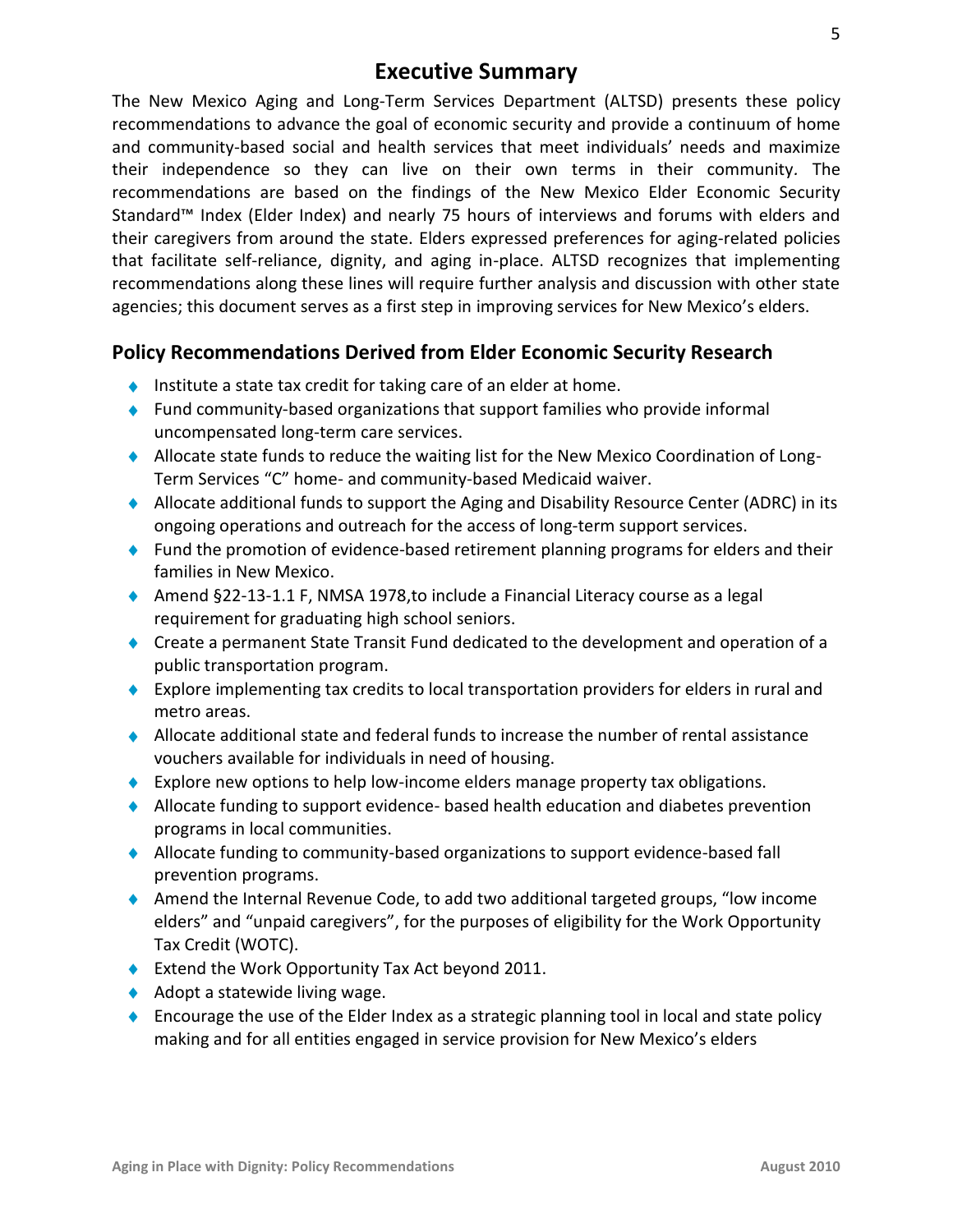### **Introduction**

The recession of 2008-2009, with its associated mortgage crisis, bank failures, decimation of investment accounts, pension fund failures, etc., has called into question the economic security of many New Mexicans, especially elder New Mexicans. In a state where an estimated 17% of people over age 65 live in poverty<sup>1</sup>, an abrupt downturn in the economy has created an environment where hardship is magnified and elders are finding it more difficult to pay for basic needs such as housing, food, transportation, health care, and other necessities. Even for those who might have planned well for their elder years, this period of economic uncertainty has caused them to recalculate their short- and long-term financial plans and adjust some of their expectations about retirement.

In response, the New Mexico Aging and Long-Term Services Department (ALTSD) formulated a research plan to produce a set of evidence-based policy recommendations. Implementation of these recommendations would have a demonstrable impact on the economic security of elder New Mexicans and are informed by their expressed needs for maintaining dignity and independence.

In 2009 the ALTSD began working with Wider Opportunities for Women (WOW), the Gerontology Institute at the University of Massachusetts Boston (GI), the University of New Mexico School of Law's Institute of Public Law (IPL), and Tewa Women United (TWU) to better understand the economic realities of elder New Mexicans. The project began with the creation of the New Mexico Elder Economic Security Standard Index (Elder Index). The Elder Index measures what it costs to age in place on a county-by-county basis and provides a data-based illustration of the gap between the real cost of living for elders in New Mexico and average retirement incomes.

Based on key findings from the Elder Index, IPL framed the issue of elder economic security and conducted National Issues Forum-style<sup>2</sup> events around the state to ascertain what key values elders and their caregivers believe should underlie policies and/or programs for New Mexico's elderly. Concurrently, TWU interviewed elder Native Americans in northern New Mexico to hear about their experiences in this time of increased economic insecurity. Separately, these detailed and rich reports are available at [www.nmaging.state.nm.us/ALTSD](http://www.nmaging.state.nm.us/ALTSD) news events.html. The qualitative and quantitative data from these sources form the basis of the policy recommendations herein.

This policy brief begins with a short description of the data and information sources used in preparing the 2010 NM ALTSD Elder Economic Security Initiative policy recommendations. Recommendations derived from the project begin on page 5. The report concludes with a brief discussion on the overall impact of various forms of public support on bridging the gap between the Elder Index and typical retirement incomes of New Mexico's elders. ALTSD's expert recommendations regarding the larger federal and state decision-making contexts are presented on page 12.

 $\overline{a}$ 1 http://bber.unm.edu/census/coranks/65yearsranks.htm

<sup>2</sup> NIFI forums are moderated events where an issue is framed in terms of several different approaches whose merits and drawbacks are deliberated by participants, eliciting key values in the search for the common ground necessary to move to public action.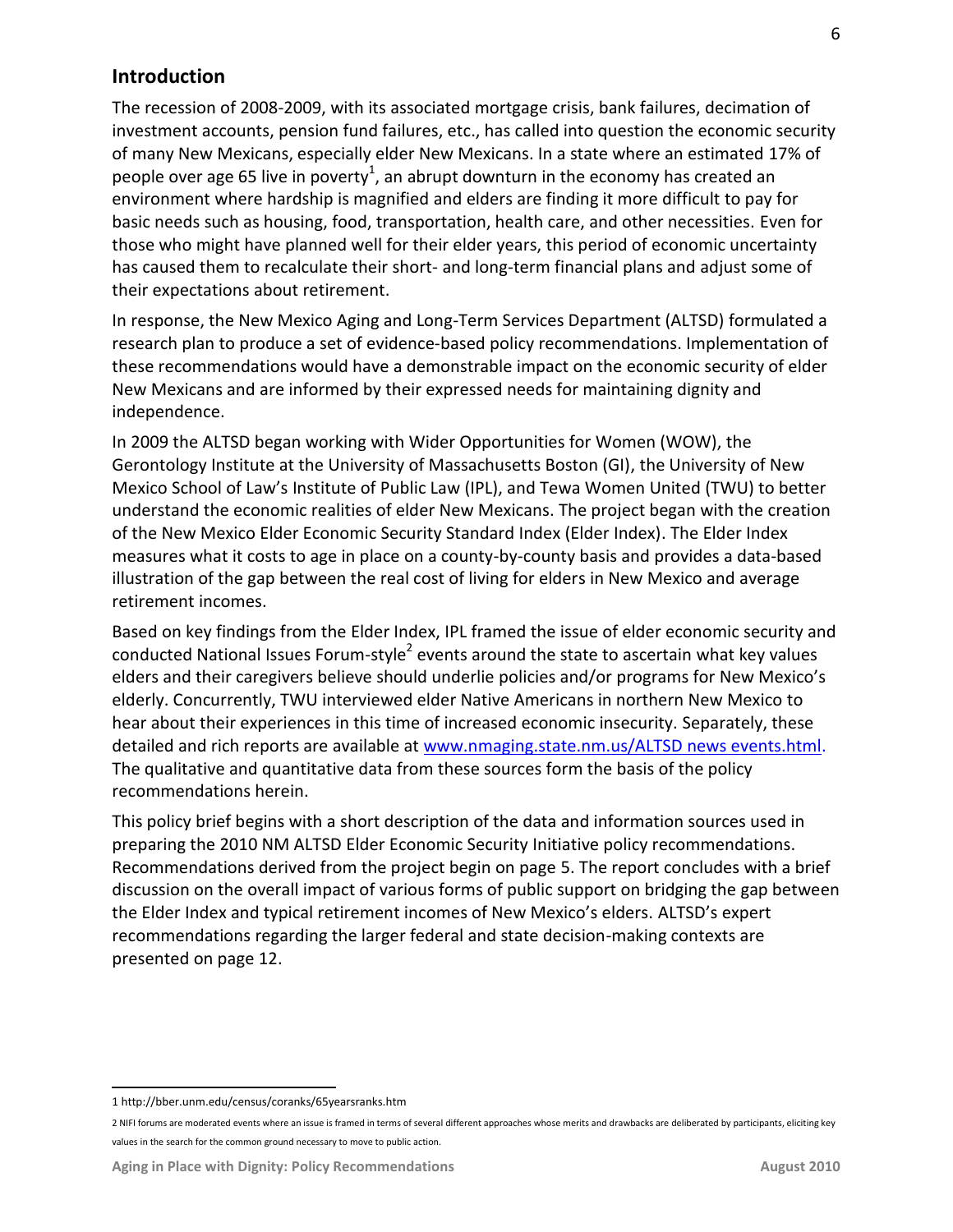### **Information Sources**

**The New Mexico Elder Economic Security Standard Index: Meeting Basic Expenses.** The Elder Index developed by WOW and GI is a measure of well-being that determines the income and supports needed for older adults to live modestly, but as independently as they can, depending on their health and life circumstances.<sup>3</sup> In comparison to the Federal Poverty Level (FPL), which is based solely on the national cost of food, the Elder Index uses the **actual costs** for older adults -- in New Mexico, on a county-by-county basis -- of housing, transportation, healthcare, food, and other necessities.<sup>4</sup> Figure 1 presents the statewide NM Elder Index.

|                                            | Elder Person (age 65+) |                       |   |                               | Elder Couple (both age 65+) |    |                       |   |                               |   |                      |
|--------------------------------------------|------------------------|-----------------------|---|-------------------------------|-----------------------------|----|-----------------------|---|-------------------------------|---|----------------------|
| <b>Monthly Expenses</b>                    |                        | Owner w/o<br>Mortgage |   | Renter, one<br><b>Bedroom</b> | Owner w/<br>Mortgage        |    | Owner w/o<br>Mortgage |   | Renter, one<br><b>Bedroom</b> |   | Owner w/<br>Mortgage |
| Housing (inc. utilities, taxes, etc.)   \$ |                        | 292                   | S | 544                           | 946                         |    | 292                   | s | 544                           |   | 946                  |
| Food                                       |                        | 232                   | S | 232                           | 232                         |    | 428                   | S | 428                           |   | 428                  |
| Transportation                             |                        | 214                   |   | 214                           | 214                         |    | 378                   |   | 378                           |   | 378                  |
| Health Care (Good Health)                  |                        | 281                   | S | 281                           | 281                         |    | 562                   | S | 562                           |   | 562                  |
| Miscellaneous                              |                        | 204                   | S | 204                           | 204                         |    | 332                   | S | 332                           |   | 332                  |
| <b>Index Per Month</b>                     |                        | 1.223                 | S | 1.475                         | 1,877                       |    | 1.992                 | s | 2.244                         |   | 2.646                |
| <b>Index Per Year</b>                      | s                      | 14,676                | S | 17.700                        | 22.524                      | s. | 23,904                | S | 26,928                        | s | 31,752               |

| Figure 1: The Elder Economic Security Standard Index 2009 |  |  |
|-----------------------------------------------------------|--|--|
| Statewide*Monthly Expenses for Selected Household Types   |  |  |

These are the costs for elders in different living situations to live *independently* by covering their basic needs **without** income-eligible public programs such as the Supplemental Nutrition Assistance Program (SNAP) (formerly food stamps), Medicaid, subsidized housing, or property tax relief. As an example, the annual **average cost** of basic living expenses state-wide, for a single elder who rents a one bedroom apartment is \$17,700. How does that compare to the **average retirement income** statewide? Figure 2<sup>5</sup> illustrates the gap between likely income scenarios and two different cost of living estimates, the NM Elder Index, a measure of economic security, and the Federal Poverty Level, a measure of deprivation.



| \$17,700 Annual Elder Economic Security Standard Index for Renters |                                |                              |                                       |                                     |  |  |  |  |
|--------------------------------------------------------------------|--------------------------------|------------------------------|---------------------------------------|-------------------------------------|--|--|--|--|
| \$10,830                                                           | \$6,140 Gap                    | \$2,313 Gap                  | \$3,354 Gap                           | \$2,739 Gap                         |  |  |  |  |
| <b>Federal Poverty</b><br>Level                                    | \$11,560                       | \$15,387                     | \$14,346                              | \$14,961                            |  |  |  |  |
|                                                                    | Avg. Social<br>Security, Woman | Avg. Social<br>Security, Man | Median Income in<br>Retirement, Woman | Median Income in<br>Retirement, Man |  |  |  |  |

Sources: US Census Bureau, 2008 American Community Survey PUMS data. Median incomes are inflated using a CPI inflator. Social Security Administration, OASDI Beneficiaries by State and County, 2008. Average Social Security values are inflated using SSA COLAS.

The policy recommendations in this brief are intended to bridge the gap illustrated in Figure 2. Whether through monetary supports or the provision of services that free up monies to be used for other basic needs, the goal is to increase the economic security of New Mexican elders.

**Building Elder Economic Security: Public Deliberation.** Using the information from the Elder Index, IPL designed a series of public forums to address the question of who should be

 $\overline{a}$ 3 http://www.wowonline.org/ourprograms/eesi/index.asp

<sup>4</sup> For a full explanation of how the Elder Index was created and all the county-level Elder Indices, please see the Appendix of the 2010 WOW research report, New Mexico Elder Economic Security Standard Index.

<sup>5</sup> Not all men in retirement receive social security, hence the difference in the average social security income for men and the median income in retirement for men.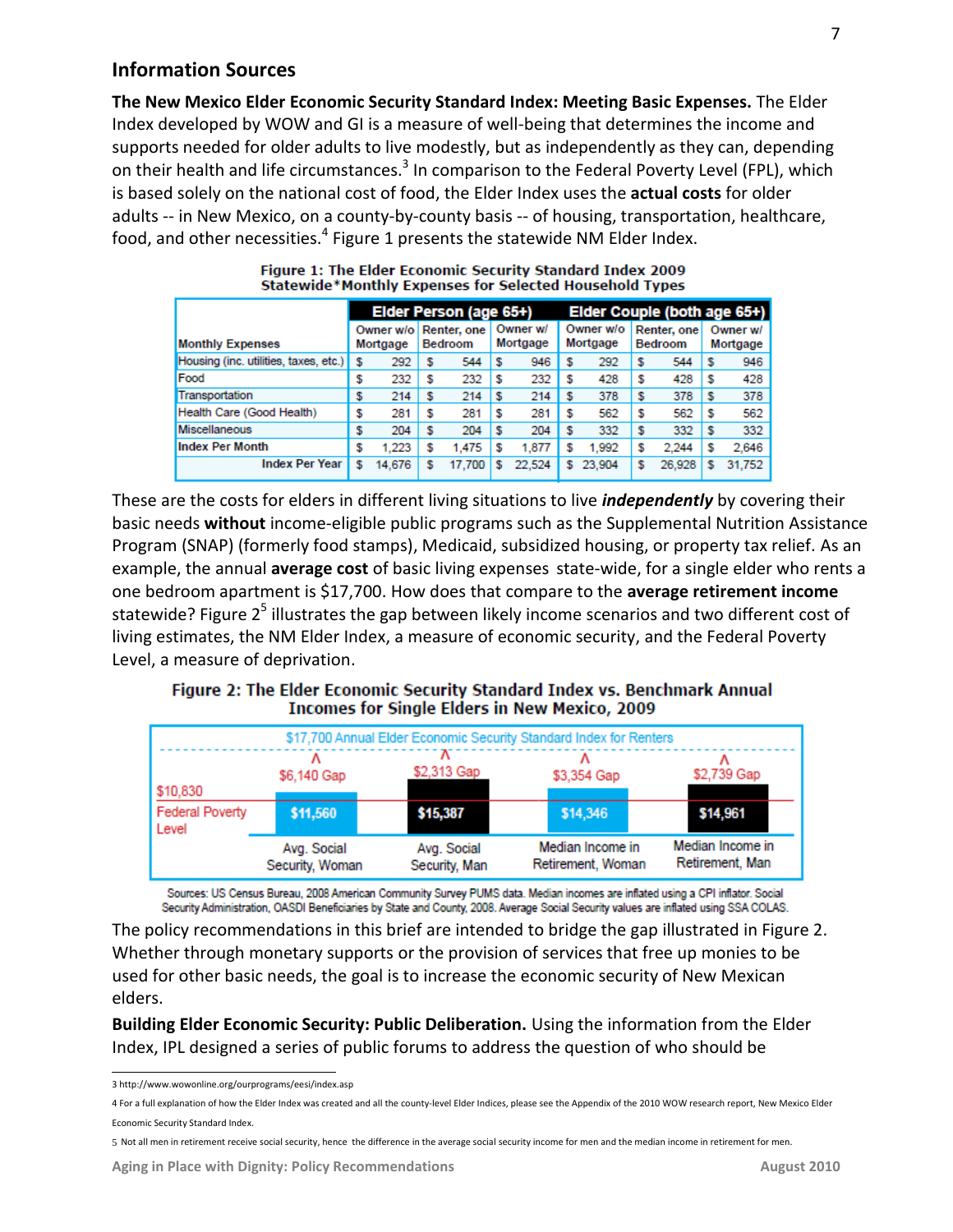responsible for addressing the apparent gap between the Elder Index and the retirement scenarios of New Mexico elders. IPL chose the National Issues Forum Institute model of public deliberation to draw out the values underlying the discussions among elders and caregivers about who should be responsible for meeting the economic needs of elders: the individual and his or her family, the community, and/or governmental agencies. An overarching theme in these discussions was that programs and policies should be designed and implemented to maximize independence, self-reliance, and individual dignity as much as possible.

The policies recommended in this document are grounded in the values expressed by the participants; they remind policy makers, service providers, elders, and those who care for them, that well-designed policies should be informed by those values. A thematic summary of all the forum discussions, a list of foundational values, and recorder notes from each of the nine sessions can be found in IPL's 2010 report to ALTSD, *Bridging the Gap: the Role of Individuals, Community and Governments in New Mexico's Elder Economic Security.* 

**Native American Voices: Stories from Northern New Mexico.** TWU conducted 21 interviews with members of seven Northern New Mexico Pueblos asking questions about people's experiences in the current economic environment. Quotes from these interviews are used to illustrate the commonalities among all struggling New Mexican elders and highlight some of the differences policy-makers might consider in formulating programs that affect older Pueblo residents. The internal ALTSD document, *Getting By With What We Have: A Study of Current Economic Conditions of Indigenous Elders in Northern New Mexico,* summarizes the challenges and coping strategies identified by these Pueblo residents.

### **Elder Economic Security Policy Recommendation Framework**

There are 16 policy recommendations in the categories of: Home & Community-Based Services, Transportation, Housing, Financial Literacy, Health Education, Workforce, and New Policy Tools.<sup>6</sup> These policy recommendations are loosely based on the major expense categories that make up the Elder Index. Recommendations are presented for each area and are followed by a discussion of the supporting data, observations, and/or stories, and a discussion of the potential effects of adopting each recommendation.

**Elder Economic Security Policy Recommendations.** All recommendations in this report have been developed by the New Mexico Aging and Long-Term Services Department from the results of the WOW reports on the Elder Index, and the qualitative reports from the IPL and TWU. ALTSD worked closely with WOW and GI in the creations of the Elder Index models and to understand their implications for New Mexico; ALTSD staff were key to the convening of the Elder Economic Forums and a member of the ALTSD Policy and Planning Division observed the proceedings at every forum; and ALTSD worked with TWU to create the interview questions and created the analytic scheme for qualitative data. This project also received expert advice from members of its Policy Advisory Committee, which is appointed by the Governor.

The policy recommendations that follow have a solid foundation in the research conducted under the auspices of this project. ALTSD has translated the expressed needs of New Mexican elders into recommendations for consideration by the New Mexico Legislature and the committees and subcommittees responsible for aging issues.

 $\overline{a}$ 6 The order of presentation does not reflect the relative importance of any area or recommendation.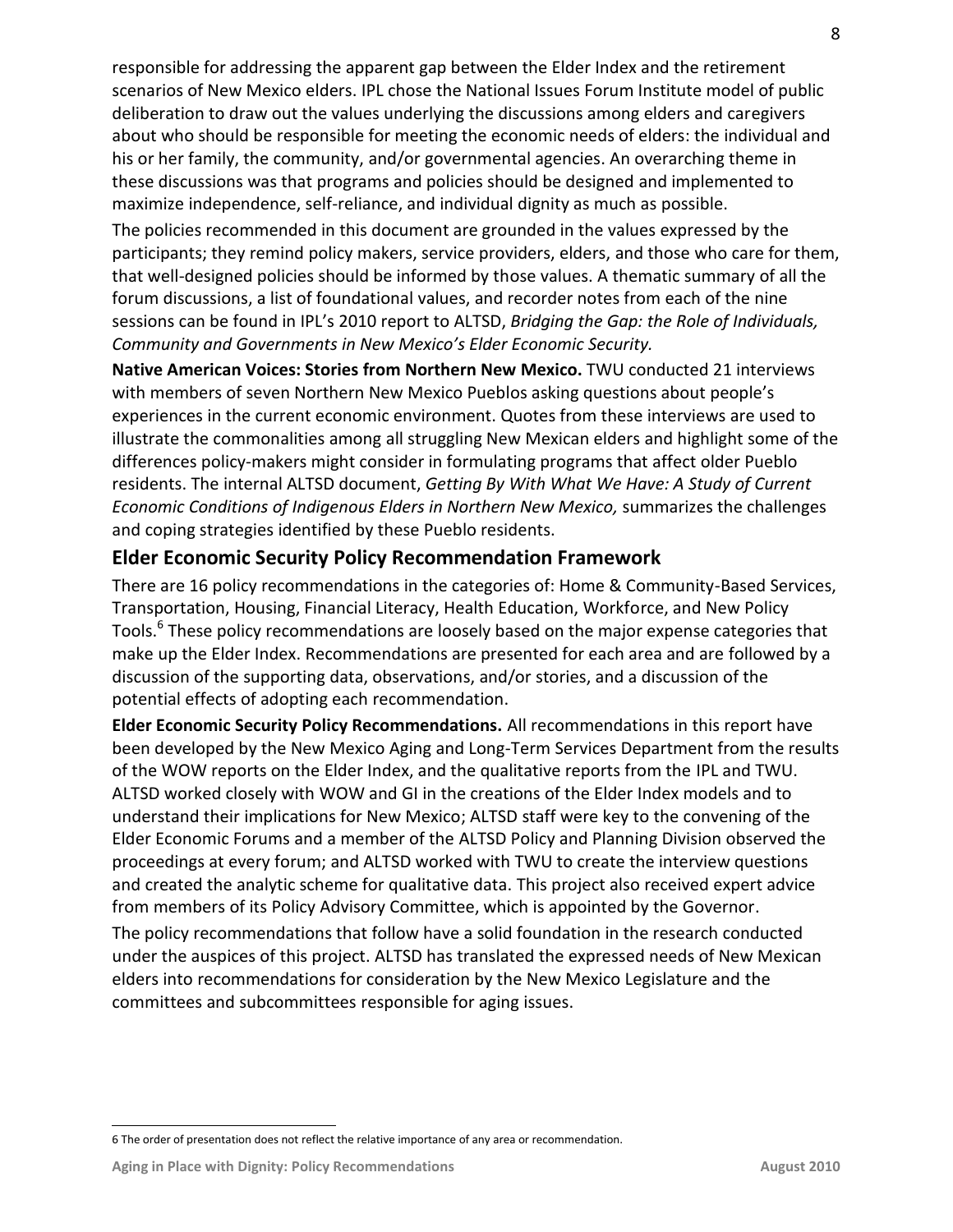# **Home & Community-Based Services**

# *Foundational Values: Choice, freedom, privacy, aging in place, connection, independence*

### **State Tax Credit for Care of Elder Dependents**

Institute a state tax credit for taking care of an elder at home.

### **Increase Support for Community-Based Long-Term Service Organizations:**

Fund community-based organizations that support families who provide informal uncompensated long-term care services.

### **Increase Availability of State Provided Long-Term Services to New Mexico Elders**

Provide funding to reduce the waiting list for the New Mexico Coordination of Long-Term Services (CoLTS) "C" home- and community-based Medicaid waiver, which would allow elders and people with disabilities more access to long-term care and respite care for their caregivers in their homes and communities.

### **Expand Aging and Disability Resource Center Outreach**

Fund the Aging and Disability Resource Center (ADRC) in its ongoing operations and outreach to assist individuals in need of accessing long-term care services.

### **Why These Matter**

ALTSD is committed to keeping elders in their homes for as long as they are able and want to be there. Estimates show that annual costs for supporting a resident in a nursing home are about twice as high as providing an elder with in-home services<sup>7</sup>. There are a host of reasons why it difficult for families to care for their elders, easing some of the monetary considerations by providing tax credits for elder dependent care or support for community-based organizations who serve the elders and caregivers could help. In the public forums, some participants worried about "being a burden" on their families. Policies that provide families and organizations subsidies for care are one way to address this issue on behalf of New Mexico elders, to the benefit of elders and state government alike.

Increasing the availability of CoLTS is one way to bridge the economic security gaps when the cost of living increases dramatically due to long-term care needs. As noted in WOW's analysis of the impact of CoLTS,

"Due to the high cost of care—on average \$556 per month for even the most basic care—many of those without family caregivers find themselves unable to finance even short-term LTC needs. *Without intervention, low-income, moderate-income, and even middle-class elders who require long-term care may be forced to give up or borrow against their homes.* Unless aided by CoLTS, many New Mexico elders who do not have uncommon assets *and* disability or LTC insurance are unable to avoid institutionalization when they suffer catastrophic or chronic bad health."<sup>8</sup>

Increasing the outreach and capacities of the ADRC would provide elders and their families with information and education that would lead to their working on their own behalf to access those resources. The request for a 'one-stop shop' for information about federal, state, and community programs and services for the elderly was common among participants in the deliberative forums. In Carlsbad, a service provider opined, "I love the idea of a one-stop shop: having it all together makes life easier: you would be able to apply for multiple programs at the same time and it would coordinate service delivery." Speaking directly to the ADRC's outreach capacities, a provider in Carlsbad suggested they increase their staffing and the importance of, "…getting out information, especially in rural areas."

 $\overline{a}$ 7Metlife Mature Market Institute, 2009 *Metlife Market Survey of Nursing Home, Assisted Living, Adult Day Services & Home Care Costs, October.* 8 WOW, 2010. *Elders Living on the Edge: When Basic Needs Exceed Income in New Mexico.*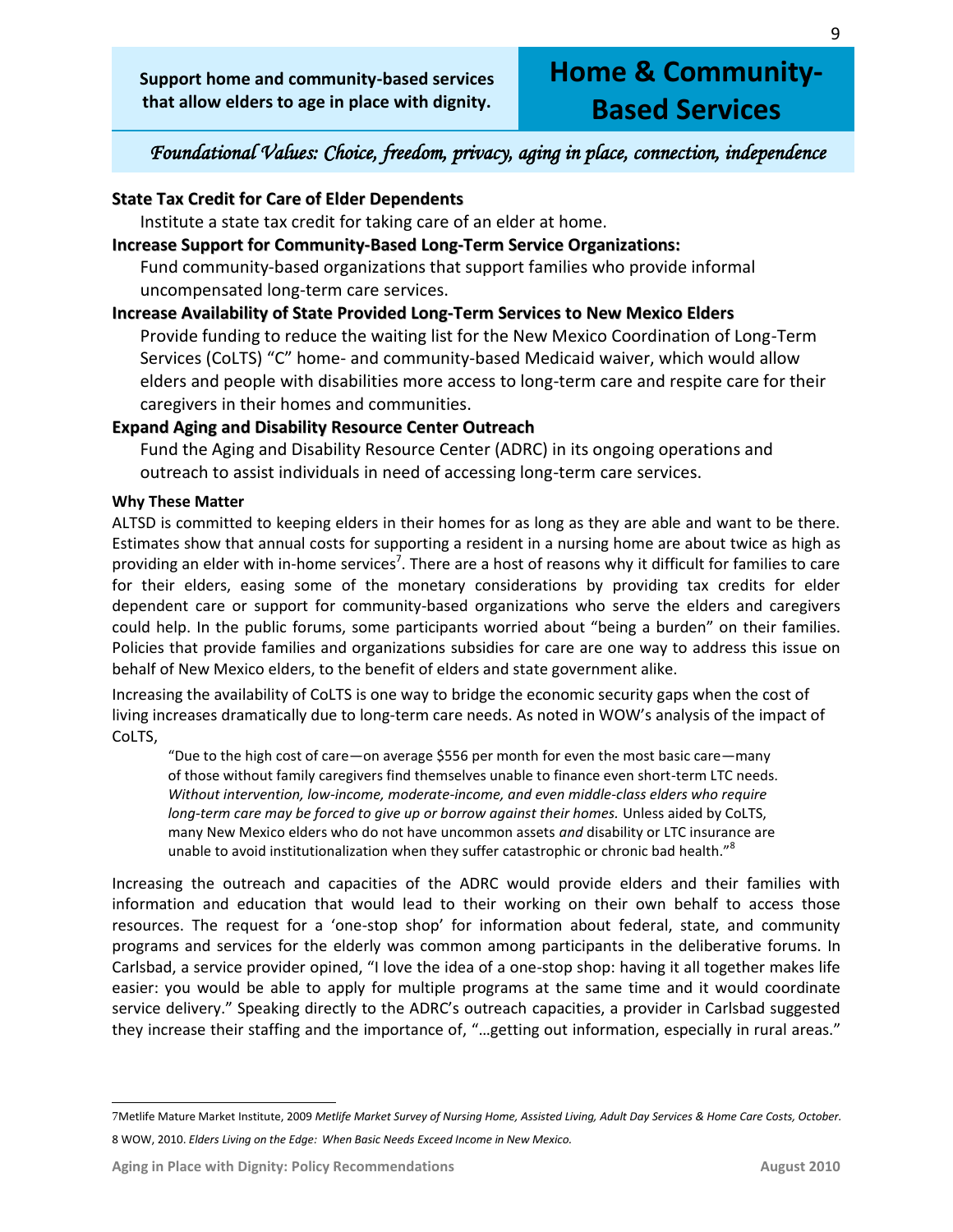### **Support transportation programs that enable elders to have more mobility around their communities.**

# **Transportation**

10

# *Foundational Values: Self-reliance, dignity, independence, freedom*

### **Increase Transportation Options for Elders:**

Explore implementing tax credits to local transportation providers for elders in rural and metro areas.

#### **Improve Public Transportation**

Create a permanent State Transit Fund dedicated to the development and operation of a public transportation program.

#### **Why These Matter**

It costs a single elder renter an estimated \$214 a month for transportation in New Mexico; or about 15% of the total \$17,700 annual NM Elder Index (see Figure 1). Government provision of transportation is seen by some elders as part of the 'safety net' for people who no longer drive. They also recognize that this service is generally under-funded at the federal, state, and local levels.

The availability and quality of public transportation in most of New Mexico does not support elder selfsufficiency or facilitate the involvement in elder care of public transportation-dependent family members. As part of the allocation of a permanent State Transit Fund, requirements for program elements specific to meet elders' needs might be appropriate. Elders participating in the public forums spoke of local elder transportation providers whose service schedules were limited, and about vehicles that were not complaint with standards set forth in the Americans with Disabilities Act (ADA).

The alternative of an elder accepting a ride from a volunteer or representative of a community organization is disappearing as issues of liability and bureaucracy overtake the best intentions of service providers and volunteer organizations. Frustration with this situation was expressed by a Senior Companion in Farmington, "When seniors request trips to the store, [the transit program] doesn't help with groceries or getting on to the bus."

In many rural and frontier areas of the state, transportation options might be further limited to friends and family who, as mentioned in a Clovis forum, may require elders to pay for the service. Offering incentives to increase and improve transportation services, especially in rural and frontier areas, would potentially reduce the money, time and effort required of elders who no longer drive.

Among the Pueblo residents, many have their own cars or seek rides from friends and family. Besides meeting the demands of the up-keep of their vehicles, their transportation concerns are primarily about getting to and from the local senior centers (which provide meals, activities and serve as information resources). Additionally, some stated that they would like to local senior center service expanded to include transportation to major cities like Albuquerque, Española, and Santa Fe.

For the Navajo who lived in reservation areas, transportation to town is critical for obtaining groceries, services, and visiting family who also lack transportation. The relative isolation of residents on the reservation poses a particular challenge for implementation of these recommendations across the state.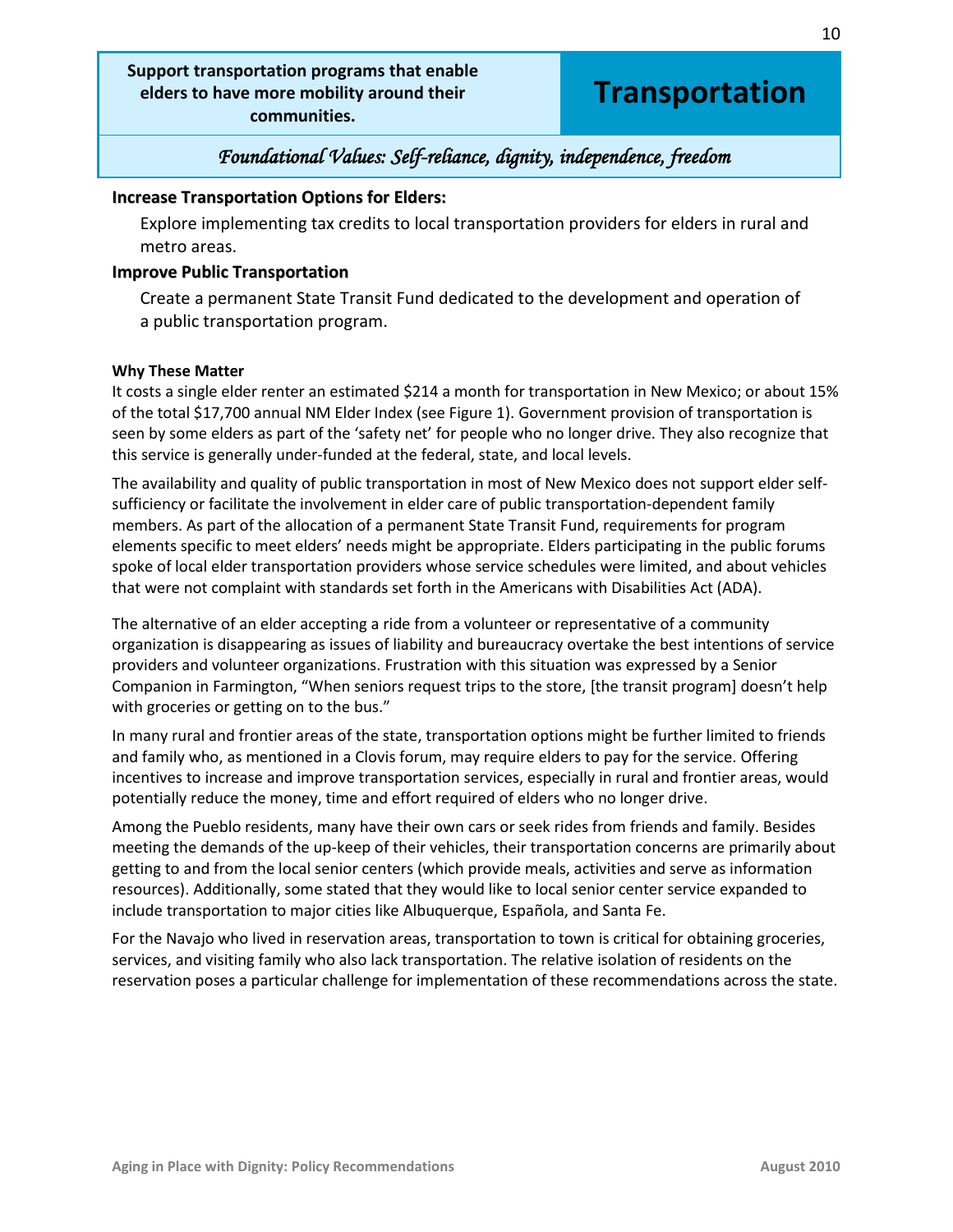**Expand housing and rental assistance programs to reduce the number of individuals on housing assistance waiting lists.**

# **Housing**

### *Foundational Values: Self-reliance, dignity, independence, freedom*

### **Increase State and Federal Housing Supports**

Allocate additional state and federal funds to increase the number of rental assistance vouchers available for individuals in need of housing.

### **Exlore Additional Property Tax Relief Programs**

Explore new options to help low-income elders manage property tax obligations.

### **Why These Matter**

It is estimated that the statewide average cost for housing for a single elder renter is \$514 a month, or about 35% of \$17,700 annual NM Elder Index (see Figure 1). About 17% of elders are renters. Federal and state supported housing options are limited; due to high demand and limited funding, rental assistance in NM is rare.<sup>9</sup> Increasing the number and value of vouchers available would provide some relief for elders who rent, allowing a fraction of that 35% to be redirected to other basic needs. The eligibility considerations for renters and landlords will likely have a major influence on the success of this recommendation.

ALTSD is committed to keeping elders in their homes as long as they chose to be there, whether those homes are rental units or mortgaged houses. Government provision of housing assistance is seen by some forum participant as part of the 'safety net' for elders. In Gallup, a forum participant noted, "Seniors need their own housing (even apartments), not institutions, and support to live at home, like companions to help with cleaning, errands, etc." Discussions about 'government housing' for elders included: availability of subsidized housing and the general lack of quality and ADA non-compliance in available housing. A participant in the Las Vegas forum noted the lack of housing options for limited income seniors, especially for group living situations. Close attention should be paid to the availability of housing in rural and frontier areas. There is also an important link between housing and the ability of families to care for their elders. In Gallup we heard, "There is no low income housing in town so a family can't come off the reservation to live nearer elders."

Thinking more broadly about elder living situations, a Las Vegas resident commented that, "Cooperative housing is appealing. It might be appropriate later as an intermediate step before assisted living. In Great Britain there's a six-unit house with shared janitorial and food preparation staff.... This allows independence within a care situation. Plus, the costs were known, not variable, and partially paid by the government."

Statewide, a majority of the elder population (83%) owns their homes outright or is paying a mortgage on a residence. Forum participants and Pueblo interviewees who owned homes were concerned about: the rising cost of property taxes; the physical and financial considerations of home maintenance; and the seasonal costs of heating and cooling their homes. Unexpected repairs sometimes required loans that further stretched tight budgets; a Pueblo resident who was falling behind on her bank loan for an emergency home repair said, "Everything was okay, going good, I didn't expect this, I wouldn't have borrowed that thousand to fix my house...I just wasn't prepared." A provider in Las Vegas talked about potential help for home-owners through the NM Mortgage Finance Authority (funded by the AARA Rapid Re-Housing Program) but said there was little information available to the average person and an applicant had to travel to Albuquerque to submit the lengthy paperwork.

 $\overline{a}$ 9 WOW, 2010. *Elders Living on the Edge: When Basic Needs Exceed Income in New Mexico.*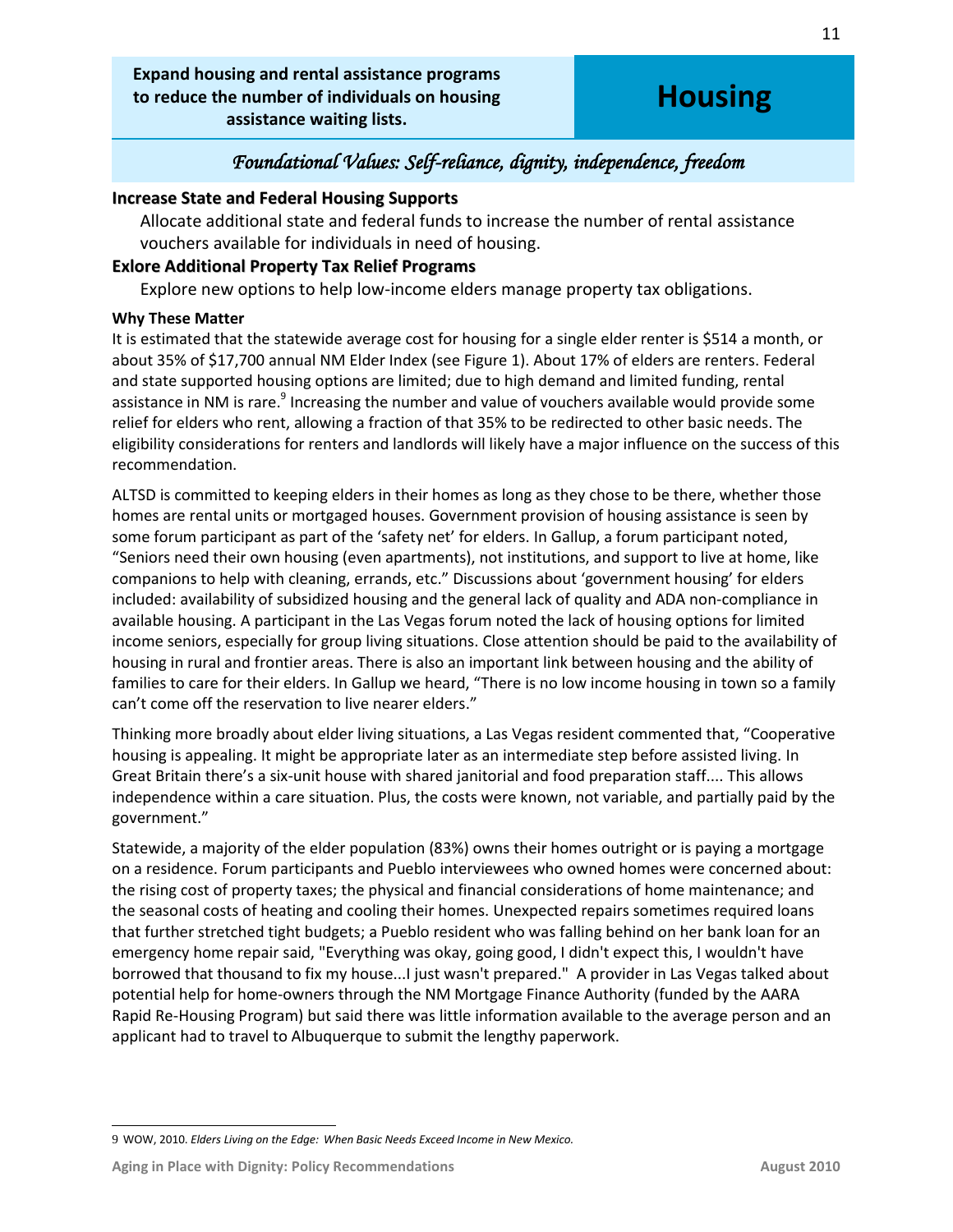**Encourage financial literacy and informed retirement planning amongst younger and older generations.**

# **Financial Literacy**

### *Foundational Values: Self-reliance, education, planning for the future*

### **Educate Elders and Families about Retirement Planning**

Allocate funding to promote evidence-based retirement planning programs for elders and their families in New Mexico.

#### **Require Financial Literacy Course in High School**

Amend §22-13-1.1 F NMSA 1978 to include a Financial Literacy course as a legal requirement for graduating high school seniors.

#### **Why These Matter**

The issue of financial literacy and related policy recommendations came out of the statewide forums when the role of individual responsibility in elder economic security was deliberated. Increasing the level of financial literacy is a proactive attempt to change the context in which financial decisions are made, to the long-term benefit of younger generations and the short-term benefit of elders.

Forum participants suggested that while everyone *should* take responsibility for their own economic well-being, there are gaps in knowledge among youth and elders alike. Education, workshops and mentoring opportunities were suggested as ways to give people the opportunity to learn financial literacy basics. Policy recommendations for the promotion of retirement planning programs and a high school financial literacy requirement begin to address these concerns.

Elders and providers agreed that better planning, budgeting, saving, fiscal discipline and responsibility are desirable skills but differed somewhat in their assessment of whether these skills are attainable. A participant in the Albuquerque forum remarked, "It can be hard to teach financial literacy to seniors – they have shorter memories and shorter life-spans left to implement planning and savings."

The promotion of retirement planning programs would add a level of safety for elders and their families as well. A participant in the Albuquerque forum observed, "There is a predatory environment regarding seniors that makes learning how to do financial planning difficult." The more elders can effectively evaluate the financial instruments marketed to them, the greater their economic security.

It is worth noting that there are elders and families in New Mexico for whom 'retirement' is not a consideration or an option. There is no lesser need for financial literacy skills among this group although outreach to them may present a difficult challenge.

New Mexico elders and younger generations alike require better skills in financial planning, budgeting, saving, and fiscal discipline and responsibility. This requires multi-lingual, accessible, and culturally sensitive educational materials.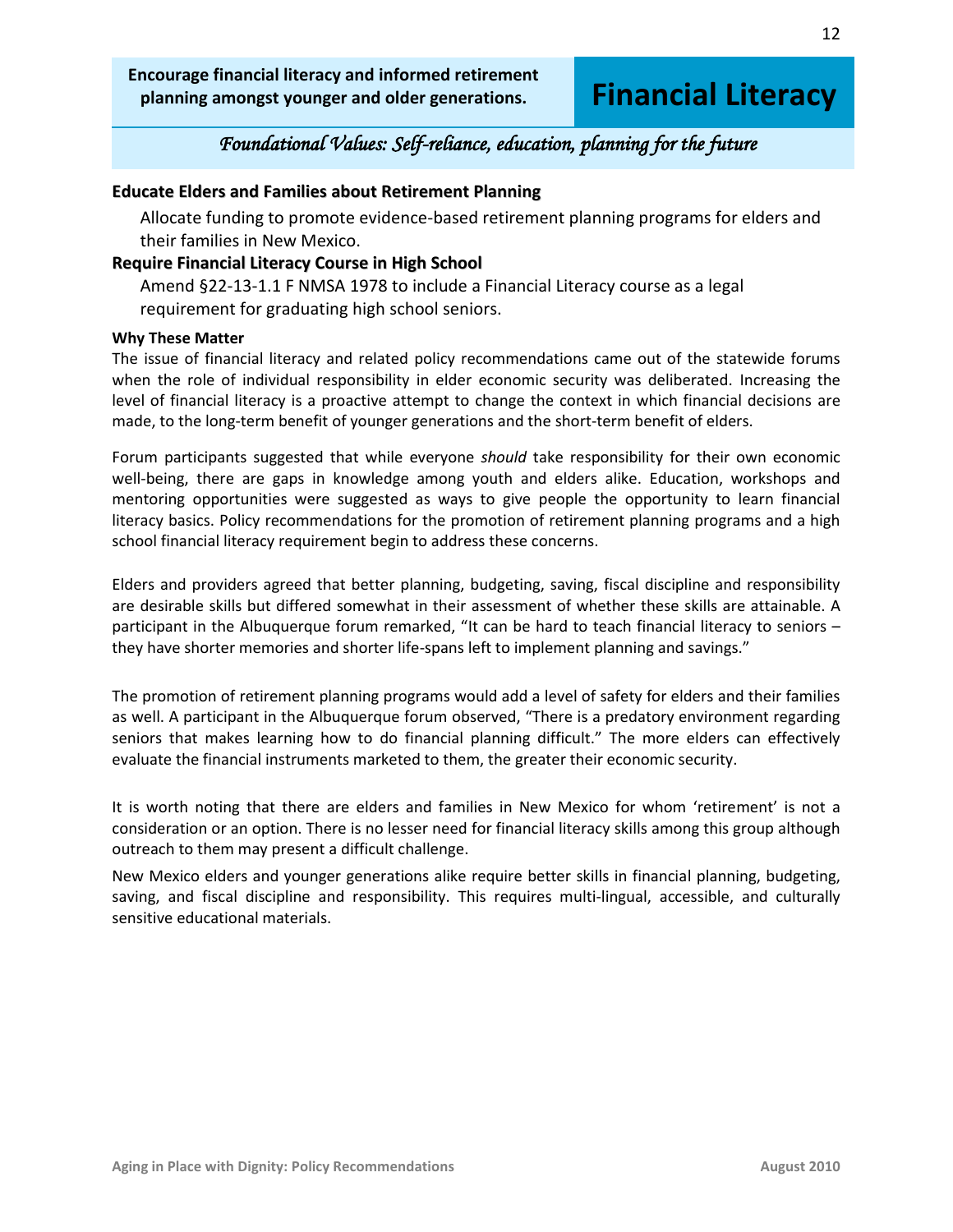# **New Policy Tools**

### *Foundational Values: Self-reliance, dignity, independence, innovation, knowledge, transparency*

### **Consider More Comprehensive Measures of Elder Economic Well-Being, Adopt the Elder index:**

Encourage the use of the Elder Economic Security Standard Index (Elder Index) as a strategic planning tool in local and state policy making. This includes the New Mexico Aging and Long-Term Services Department, the New Mexico Department of Health, the New Mexico Department of Human Services, the New Mexico Department of Transportation, the New Mexico Department of Economic Development, federal agencies operating programs in the state, Area Agencies on Aging, community-based providers and local councils and units of government (counties, cities, townships.)

### **Why This Matters**

"The Elder Index helps workers and retirees plan for the future. It also quantifies the effectiveness of state and national public policy and programs in preserving economic security for older adults. The Elder Index helps pre-retirees, elders, advocates, policy makers, foundations and direct service providers:

- quantify elder economic security;
- examine the components of economically secure elders' basic expenses;
- measure the gaps between typical incomes and economic security;
- measure how well public policies can help fill those gaps; and
- evaluate current income support programs' ability to move individuals toward economic security."<sup>10</sup>

In addition to allowing state and local communities to serve their elders more effectively, there is an implicit assumption about the insufficiency of the current measure of economic well-being, the Federal Poverty Level (see figure 2). The adoption of the Elder Index suggests a potential realignment of eligibility requirements; the effects of such realignment have yet to be modeled for New Mexico.

A more realistic estimate of the real costs of making ends meet for elders in New Mexico could stabilize what are perceived as moving targets for state and federal program eligibility. A provider in the Las Vegas forum explained, "Governments' rules for services change, eligibility time frames, income levels. There are no more 'one dollar over' pots for people who just barely miss eligibility to receive services anyway. This is especially bad where disease is an issue and you have to have the condition for 2 years to be eligible, then 4 years, then back to 2."

Because the Elder Index is calculated on a county-by-county basis, regional variations will be taken into account automatically and allow for more tailored services delivery based on those variations.

 $\overline{a}$ 10WOW, 2010. *Elders Living on the Edge: When Basic Needs Exceed Income in New Mexico.*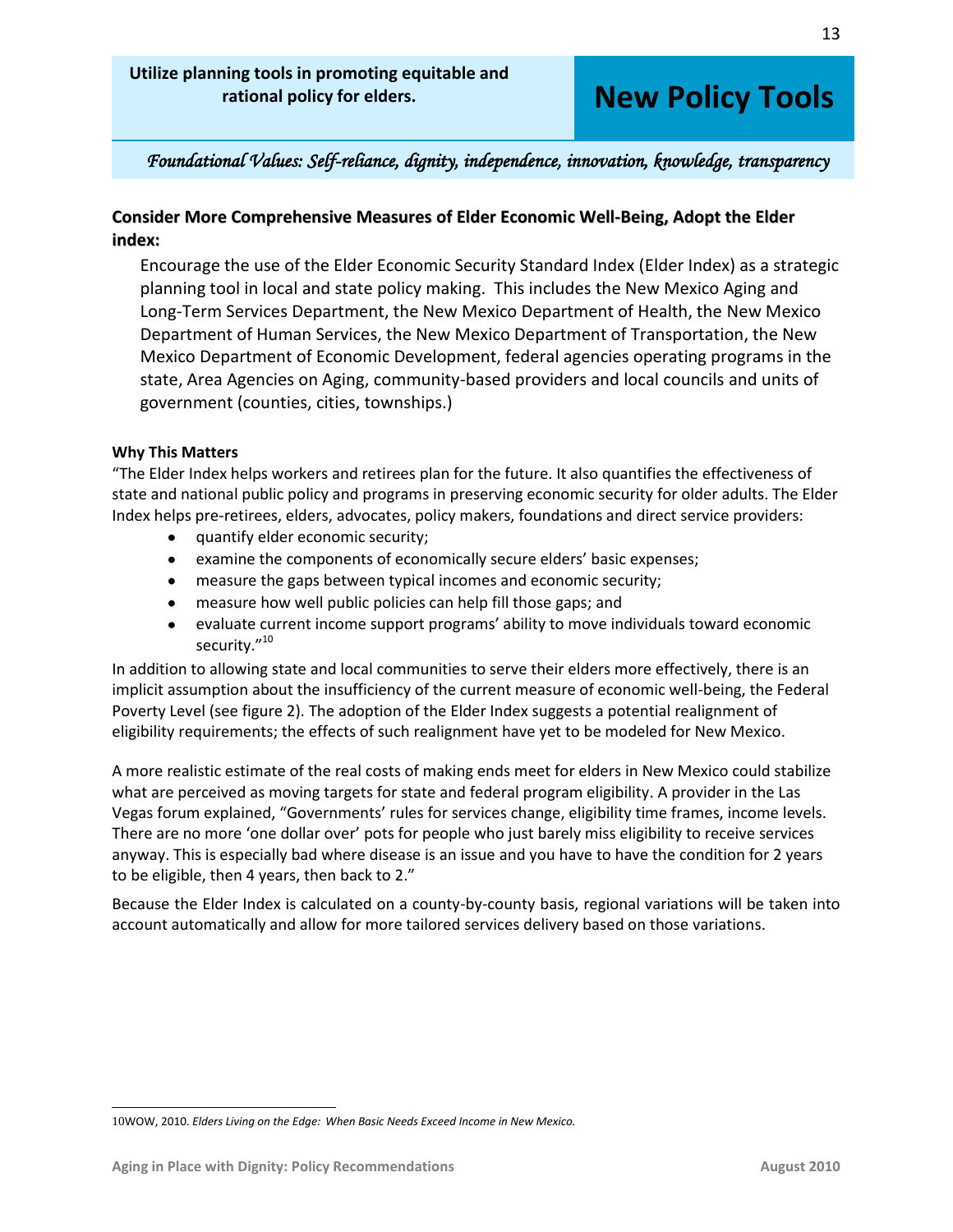**Reform and redefine health care to increase the emphasis on wellness, mobility, and the prevention of falls and chronic health conditions**.

# **Health Education**

# *Foundational Values: Self-reliance, education, independence, safety*

### **Provide Evidence-based Health Education**

Allocate funding to support evidence- based health education and diabetes prevention programs in local communities.

### **Fund Fall Prevention Programs**

Allocate funding to community-based organizations to support evidence-based fall prevention programs.

#### **Why These Matter**

Healthcare costs for an elder renter in good health are about \$281 monthly statewide in New Mexico. When health deteriorates and additional healthcare services are required, estimated costs rise to between \$6,000 and \$35,000 annually. Supporting programs and organizations that promote health education, disease and accident prevention could lessen the number of elders who find themselves incurring additional healthcare costs or expensive healthcare services. Such programs also protect the quality of people's lives and reduce suffering from injuries and surgeries.

**Increase opportunities and/or incentives for older and younger workers, and caregivers, to enter and remain in the workforce.**

**Workforce**

*Foundational Values: Self-reliance, dignity, independence, responsibility to the next generation* 

### **Tax Credit for Hiring Low Income Elders and Unpaid Caregiver Worker:**

Amend Section 51 of the Internal Revenue Code, to add two additional targeted groups, "low income elders" and "unpaid caregivers," for eligibility for the Work Opportunity Tax Credit (WOTC).

### **Work Opportunity Tax Act:**

Extend the Work Opportunity Tax Act beyond 2011.

#### **Living Wage:**

Adopt a statewide living wage.

#### **Why These Matter**

Many elders are choosing to work in retirement as a means to supplement incomes that may no longer be sufficient to meet their basic needs. Providing incentives for hiring elders increases elder selfsufficiency. For unpaid caregivers, the results may be mixed if they enter the workforce while providing for an elder: for some, the overall situation improves by increasing family incomes but for others, the requirements of a job may conflict with the level of care provided by the unpaid person. Adoption of a living wage potentially provides more money overall for all households with low wage earners and creates an environment where the next generation has more resources with which to plan their retirements.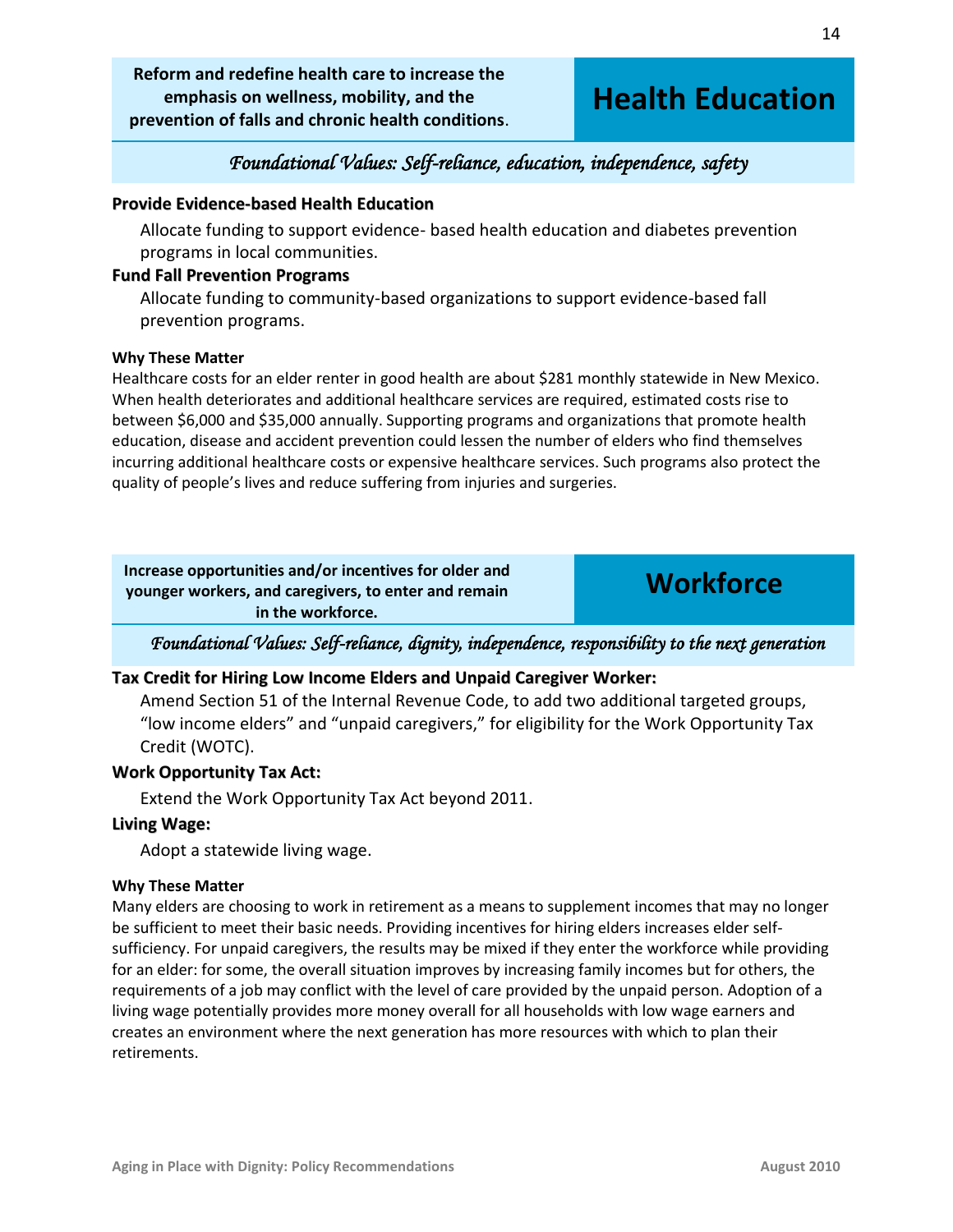# **Conclusions**

Collectively, the policy recommendations developed based on elder perspectives of economic security have the potential to increase the availability of information and funding for programs which are key to helping elder New Mexicans age in place, with dignity. The recommendations are oriented toward improving government services; providing funds to increase community and family engagement in the care of elders; allowing elders to live with as much independence as possible in a supportive environment. They are also oriented toward improving the economic security of future generations of elder through education and work/wage policy changes.

One way to look at how these policy recommendations might work is to see what difference they could make in the life of a New Mexico elder<sup>11</sup>. Assuming an income that make him or her eligible for the programs affected by the recommendations, what changes might this person expect?

- ◆ Long-term care services by caregivers who are compensated for their provision of care or who receive a tax credit if the elder lives with the caregiver;
- Increased availability of long-term care services from community organizations;
- ◆ Quicker receipt of a New Mexico Coordination of Long-Term Services "C" home and community-based waiver to help pay for long-term services;
- More accessible information from the Aging and Disability Resource Center (ADRC);
- ◆ Education on retirement planning, disease and fall prevention.
- $\blacklozenge$  Increased public transportation opportunities.
- ◆ Rental vouchers or property tax relief
- Greater opportunities for employment, at a living wage, if an elder wants to return to the work force.

As the Elder Economic Security data, and the values and stories of elder New Mexicans are further considered and discussed, ALTSD will work with other state agencies to develop additional policy recommendations for elders, moving them closer to economic security.

 $\overline{a}$ 

<sup>11</sup>For a full empirical description of the impacts of public supports on the lives of elder New Mexicans, please see : WOW, 2010. *Elders Living on the Edge: When Basic Needs Exceed Income in New Mexico.*